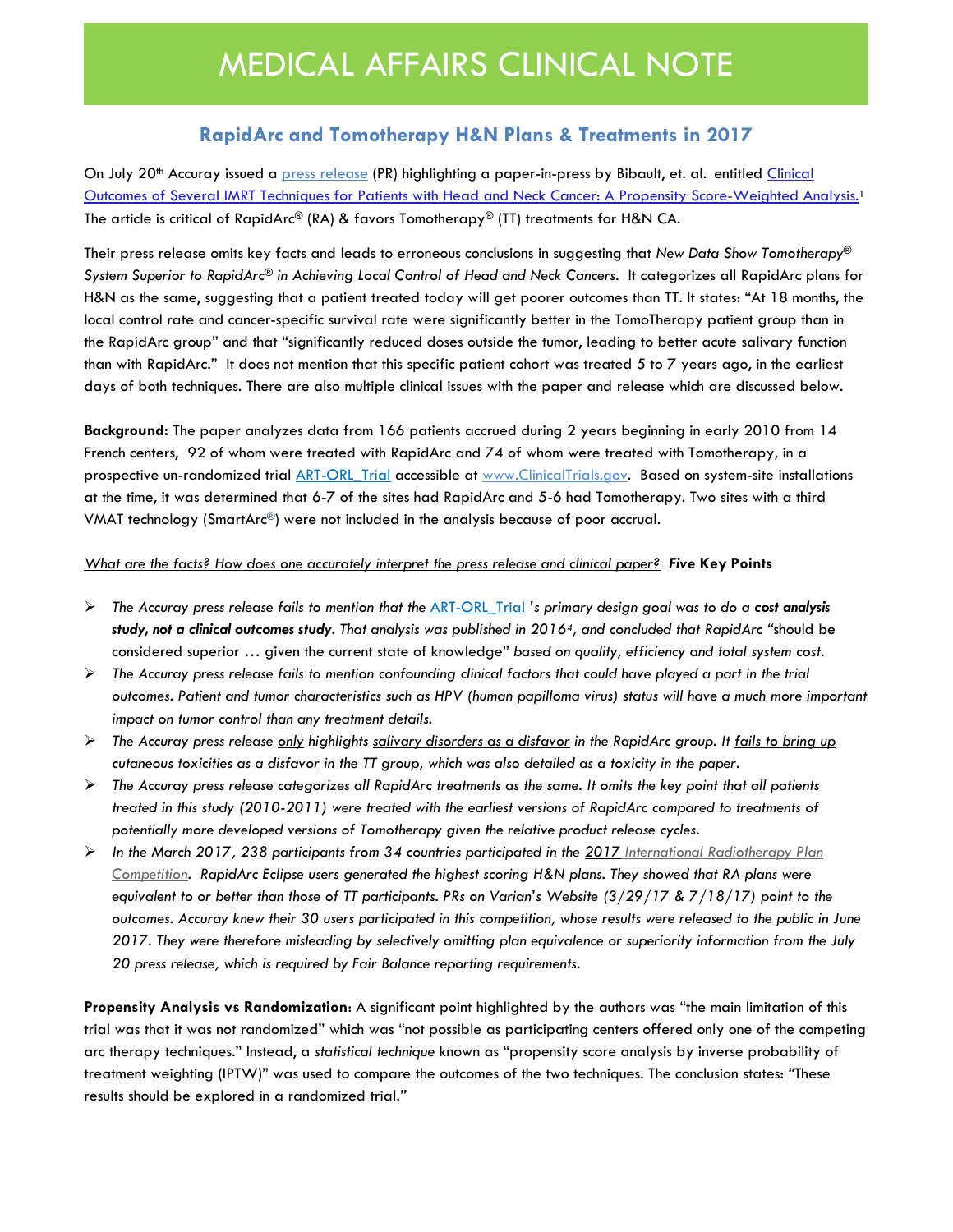# MEDICAL AFFAIRS CLINICAL NOTE

**Clinical Outcomes Explanation:** The paper and PR attempt to make the claim that plan quality and inhomogeneity for RA are to blame for the different outcomes as compared to TT stating: **"**This difference could be explained by the better dosimetric homogeneity of Tomotherapy, as we showed in the dosimetric analysis of this trial (5)." The paper also states that TT "provided a more homogeneous dose distribution with an increased Non Tumoral Integral Dose (NTID)." However, the cited references<sup>2-4</sup> don't support this level of negative analysis. Further, this paper did not directly address planning. Finally, there are many other confounding factors that could result in these negative outcomes.

**Confounding Factors:** Patients characteristics such as HPV (human papilloma virus) status are not known. More HPVnegative patients in the RA group, could easily explain the differences in outcomes, for example. The authors explain tumor control, and consequently disease-free survival, by pointing to more homogeneity doses with TT, and better coverage of target areas. But, homogeneity does not necessarily explain better control. Also, target coverage is a reflection of adequate delineation and planning. Center-to-center differences in target coverage could easily explain differences in outcomes. Their hypotheses do not explain the large difference between the techniques with respect to tumor control. If anything, this points to the possibility of differences in tumor characteristics such as HPV in both groups.

**Primary Purpose of the Trial was Economic**: Clinical trials are designed to answer specific questions. The **primary objective** of the ART-ORL Trial was to "assess the various of costs between tomotherapy and Intensity Modulation Radiation Therapy" and to "realize a Health economic evaluation of the various cost between tomotherapy and Intensity Modulation Radiation Therapy". There were 4 secondary measures of the trial, the first two of which were also economic. Only the latter two secondary measures of the trial had to do with clinical results. The Cost Analysis of the trial was published in IJROBP 2016 by Perrier<sup>4</sup> which concluded: "The cost of TomoTherapy appears to be higher than that of RapidArc therapy in patients with head and neck cancer. This is due mainly to longer treatment sessions, higher price of the accelerator, and higher costs of maintenance." Most importantly it concludes, "Because the numbers of *acute adverse events* during RT were not significantly different, VMAT RapidArc, with a lower cost, should be considered superior in head and neck patients given the current state of knowledge." It seems a bit unusual that a paper based on the same trial data could come up with two different clinical conclusions within 12 months, & years after data collection.

**Not all RapidArc Planning is the same**: This [ART-ORL\\_Trial](https://www.clinicaltrials.gov/ct2/show/NCT02024035?term=ART-orl&rank=1) was initiated over 7 years ago, when RapidArc was first released. Based on the install dates of those centers, Eclipse version 8.x was used for most, if not all, of the treatments. This early release of Eclipse was reported in prior literature to produce inferior plan quality to the potentially more advanced TT planning at the time. The clinical outcomes from a 24-month study ending in February 2012, cannot be translated to outcomes using today's RapidArc planning and delivery. Newer papers using more up-to-date versions of Eclipse<sup>6-8</sup> show equivalent RA plan quality compared to TT. These and other papers with newer versions of RapidArc for H&N should have been referenced in the publication.

**Chemotherapy Unknowns**: Chemotherapy is typically used as adjuvant therapy in H&N cancer and the therapy regimen includes carboplatin or cisplatin. In this study, 29 patients were also randomized to cetuximab<sup>5</sup>. With 12 centers involved, small differences in chemo administration can make large differences in outcomes including local regional control, cancer specific survival, and various toxicities.

**Risk Stratification Unknowns and Toxicities**: Risk stratification is subjective. Center-to-center differences in stratification could account for differences in outcomes. The paper states that regarding short term toxicities "salivary disorders were significantly most frequent in RapidArc group" but does not include that "cutaneous toxicities were most frequent in TomoTherapy." There are many potential reasons for those toxicities that are not explored.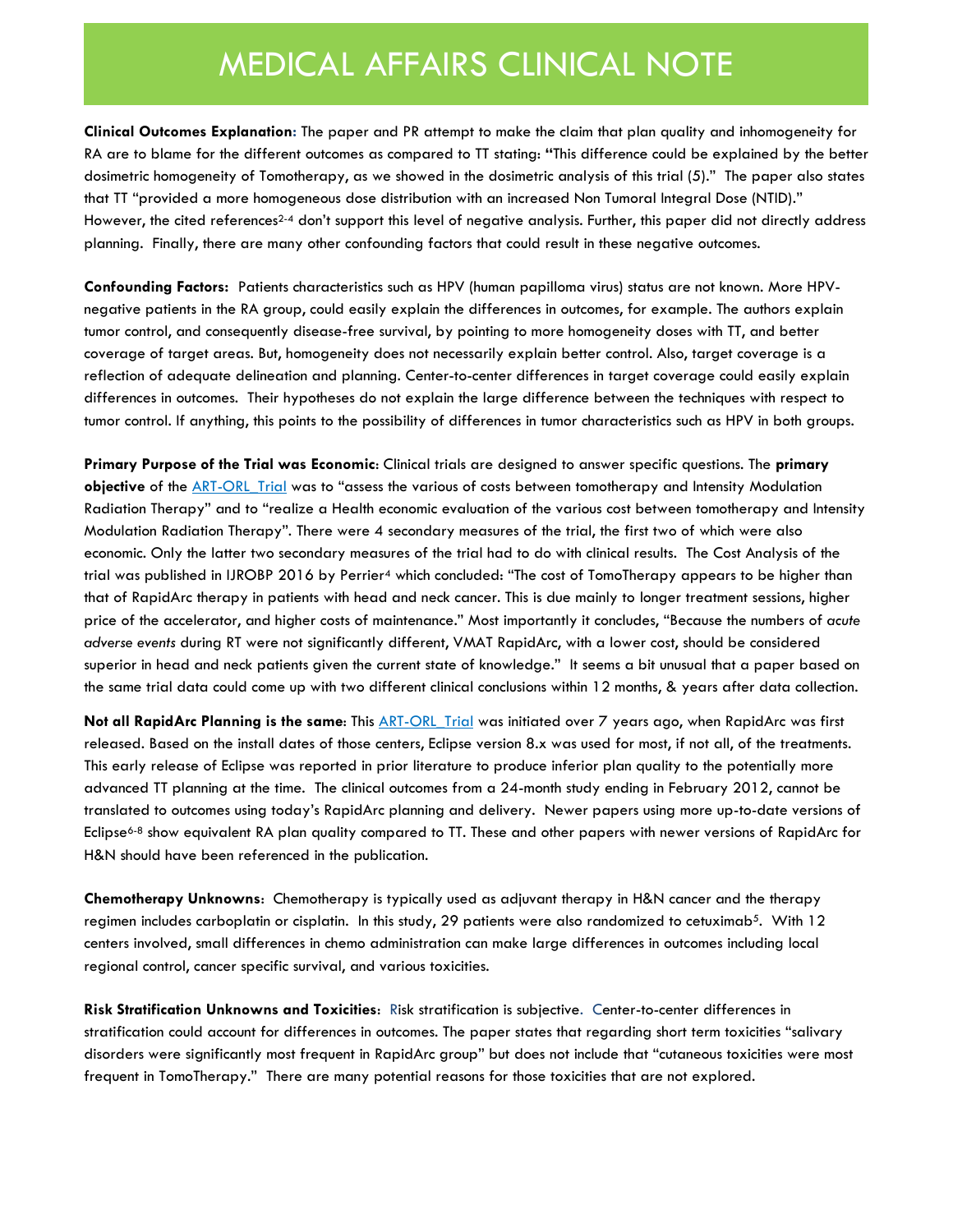# MEDICAL AFFAIRS CLINICAL NOTE

**Final Comments:** Two recent multicenter treatment planning competitions in the Spring of 2017 show current plan quality comparison results between these two modalities. The results of these March 2017 QADS (quality assurance and dosimetry) planning competitions, released in June 2017, showed Eclipse RA plans to be *at least equivalent* to TT Plans for H&N treatments. In fact, as shown below, Eclipse RA plans generated the highest scoring plans beating TT plans for the top spots. A PowerPoint presentation of these results is available at:

[https://cdn.proknowsystems.com/resources/plan-studies/instances/2016-10-QADS-TG244-HN/2017-QADS-TG244-](https://cdn.proknowsystems.com/resources/plan-studies/instances/2016-10-QADS-TG244-HN/2017-QADS-TG244-Plan-Study.pdf) [Plan-Study.pdf](https://cdn.proknowsystems.com/resources/plan-studies/instances/2016-10-QADS-TG244-HN/2017-QADS-TG244-Plan-Study.pdf)



2017 QADS Head and Neck Plan Study

Again, Fair Balance dictates that these results should have been reported in the Accuray Press Release.

#### Other links are listed below

[http://newsroom.varian.com/2017-07-18-Varian-Eclipse-Users-Generate-Highest-Scoring-Plans-in-International-Treatment-Plan-](http://newsroom.varian.com/2017-07-18-Varian-Eclipse-Users-Generate-Highest-Scoring-Plans-in-International-Treatment-Plan-Competition)[Competition](http://newsroom.varian.com/2017-07-18-Varian-Eclipse-Users-Generate-Highest-Scoring-Plans-in-International-Treatment-Plan-Competition) (source link:<http://radiationknowledge.org/>) <http://newsroom.varian.com/2017-03-29-Varian-Eclipse-Customers-Achieve-Top-Scores-in-International-Treatment-Plan-Studies> (source link: <https://blog.proknowsystems.com/planning/2017-qads-plan-study-results-and-peer-education/> )

### **Summary**:

- ➢ *RapidArc H&N plans are at least comparable to Tomotherapy plans in terms of plan quality.*
- ➢ *There is no evidence to suggest that current RapidArc plans are inferior to Tomotherapy plans.*
- ➢ *RapidArc treatments are more efficient than Tomotherapy treatments.*

For more information, please contact Varian Medical Systems.